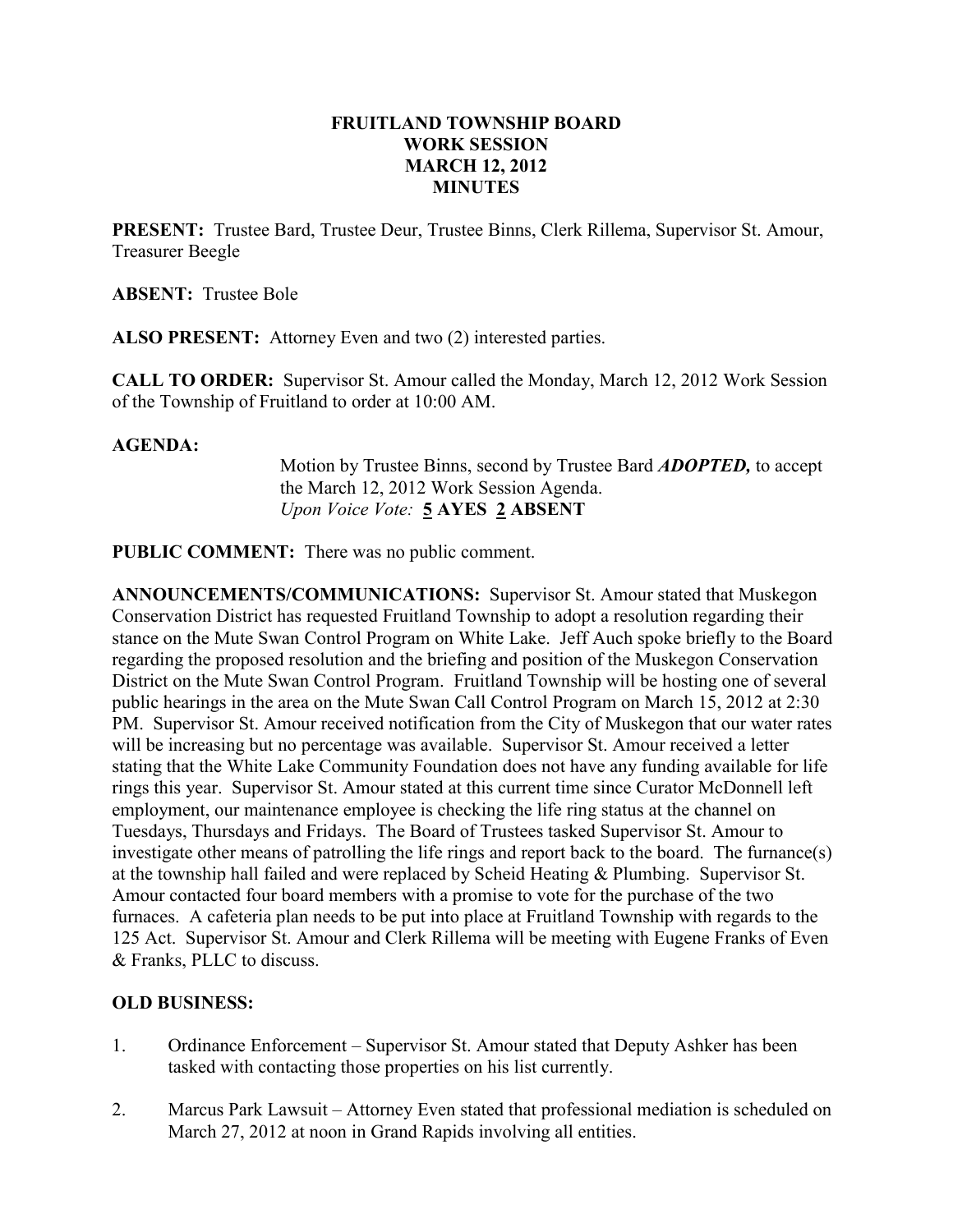- 3. Civil Infractions (Fee Schedule) Attorney Even was tasked to prepare a fee schedule and his recommendations for the April work session.
- 4. SAXE Drain Recommendations Supervisor St. Amour stated that he still awaiting Drain Commissioner Fishers recommendations.
- 5. 2012-13 Budget Discussion Supervisor St. Amour did an overview of the Revenues and Appropriations for Fund 101 and the Additional Funds.

# NEW BUSINESS:

1. Request for Weed Trimmer Purchase – Supervisor St. Amour stated that he is requesting the purchase of a Stihl FS110 Weed Trimmer and Shoulder Harness for the maintenance department in the amount of \$364.92 from White Lake Nursery. A motion will be prepared for the Monday Regular meeting.

Treasurer Beegle arrived at 10:45 AM.

- 2. Cemetery Crypt Request Supervisor St. Amour stated that a request to place a crypt in the cemetery has been requested by Ms. Serene Poyer in Block 4 which does not allow for above ground markers, etc. Ms. Poyer spoke briefly about her son, family buried in the cemetery and the request for the crypt. Discussion amongst the board was not in favor of allowing above ground markers, etc., in Block 3 but would be okay with allowing in another block which allowed above ground markers, etc. Clerk Rillema stated that staff member Sally Dion provided her with information on burial spaces available near the request which does allow for above ground markers, etc. Further communication with Ms. Poyer to determine the exact needs will be done to prepare a motion for the Monday Regular meeting allowing for a crypt not in the requested Block 3 but in Block 4.
- 3.  $4<sup>th</sup>$  Qtr 2011-12 Budget Amendments Clerk Rillema prepared the latest budget amendments necessary to reconcile the budget. A motion will be prepared for the Monday Regular meeting to accept such budget amendments.
- 4. Board Comments There were none.

# ADJOURNMENT:

Motion by Trustee Bard, second by Treasurer Beegle, ADOPTED, to adjourn the Monday, March 12, 2012 Work Session of Fruitland Township at 11:20 AM. Upon Voice Vote: 6 AYES, 1 ABSENT

Respectfully Submitted,